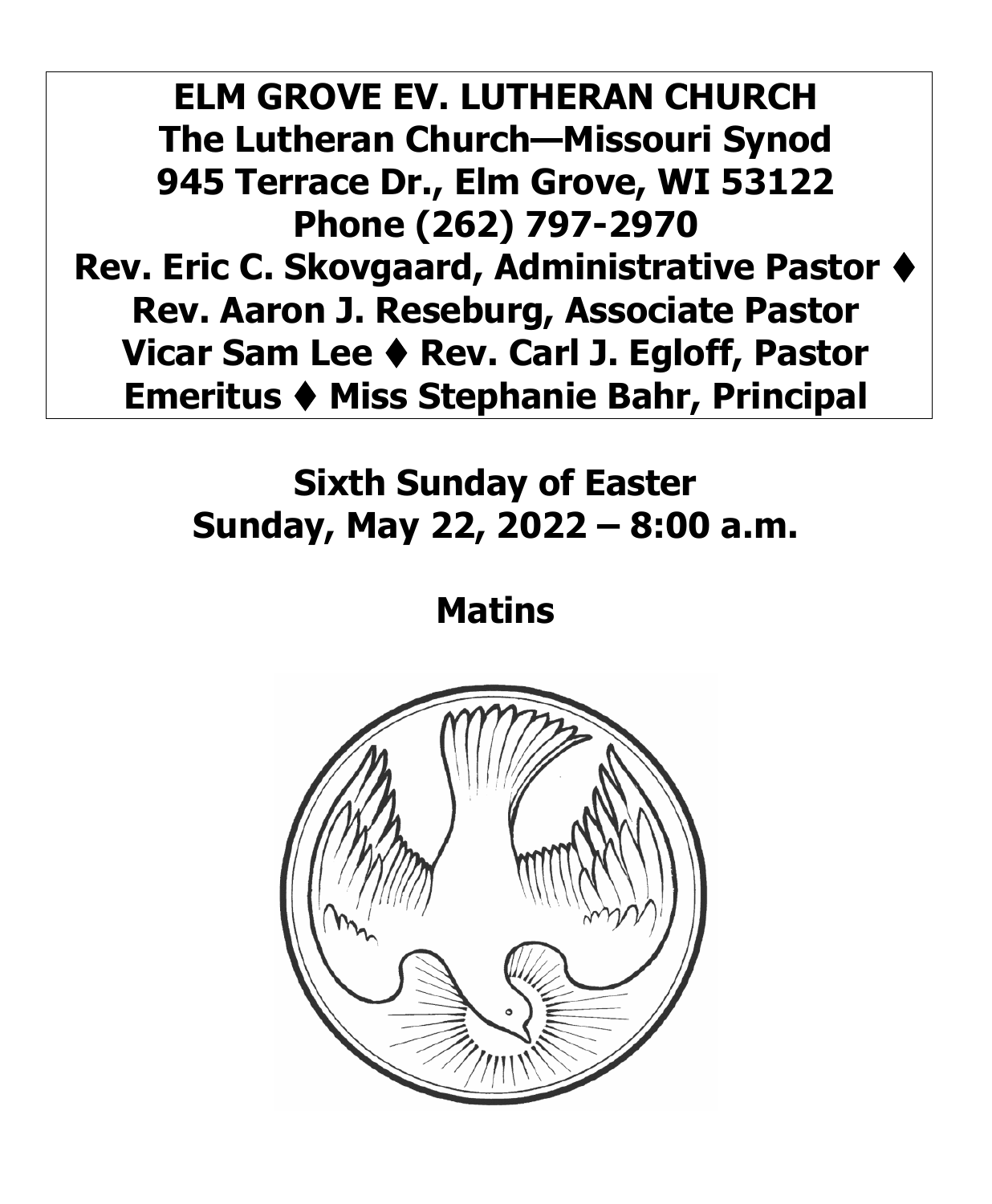### **Welcome & Announcements**

**Prelude Dear Christians, One and All, Rejoice – John A. Behnke** 

## **Opening Hymn 556 Dear Christians, One and All, Rejoice (Stanzas 1-4)**

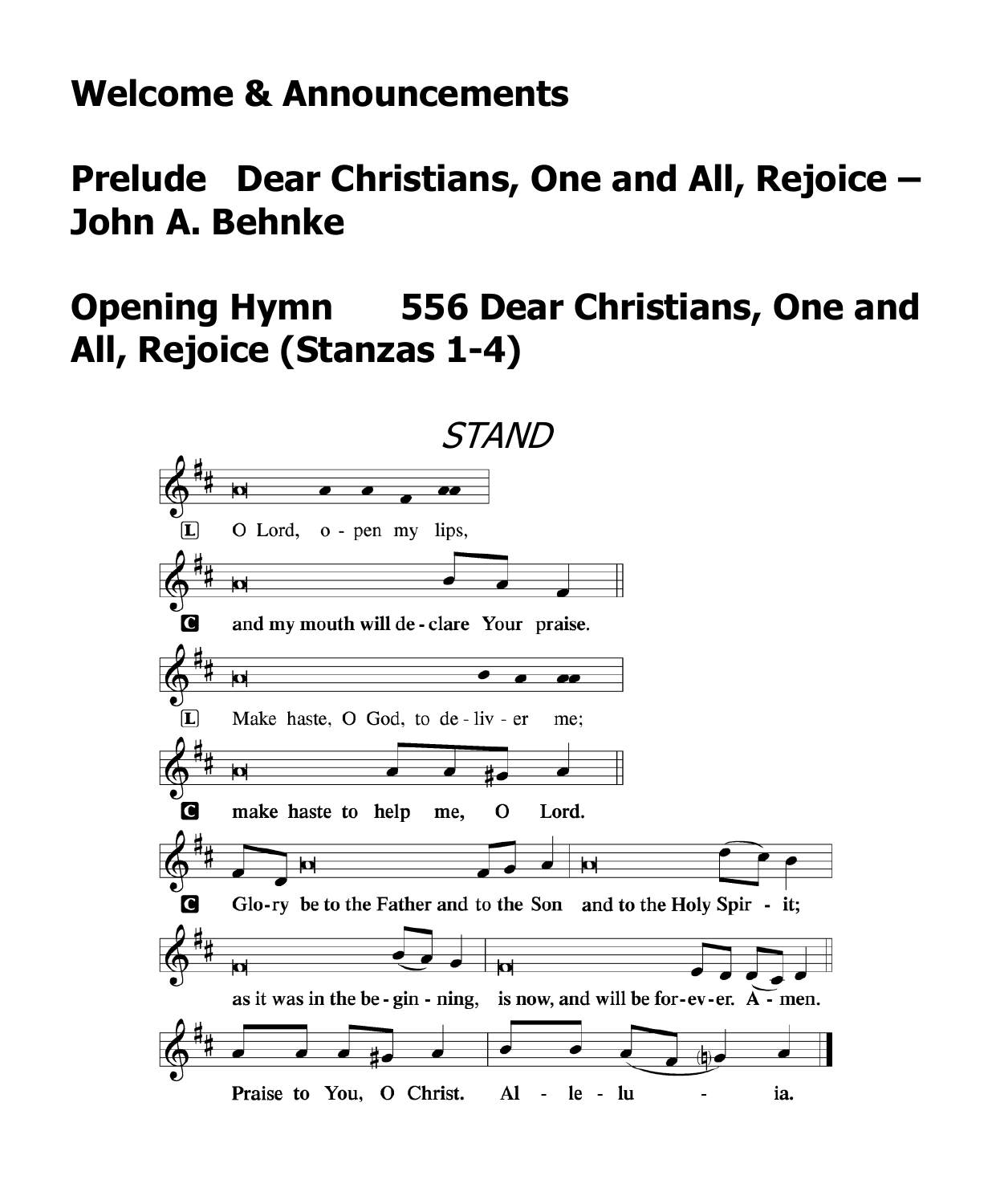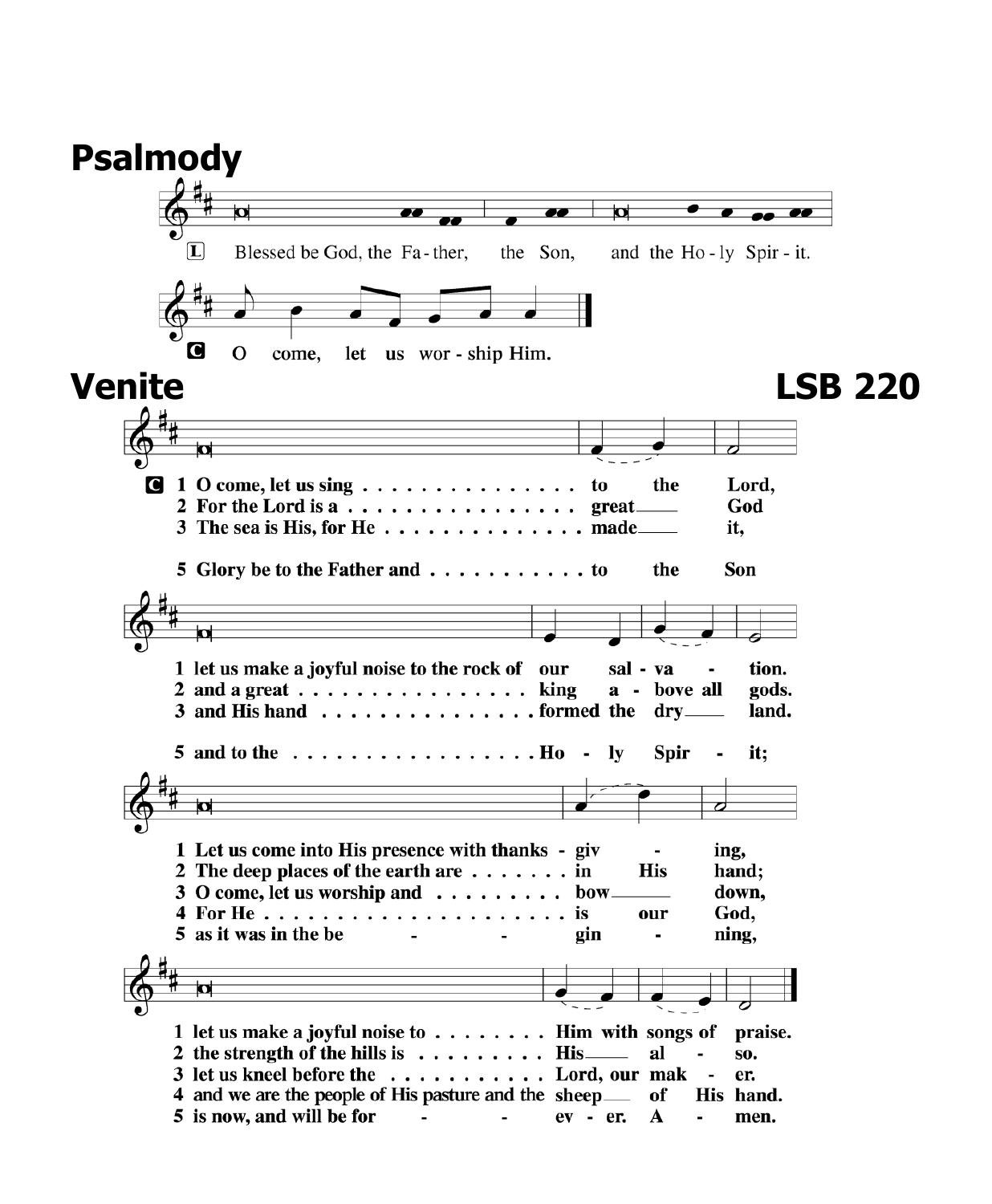

**to the Holy Spirit; as it was in the**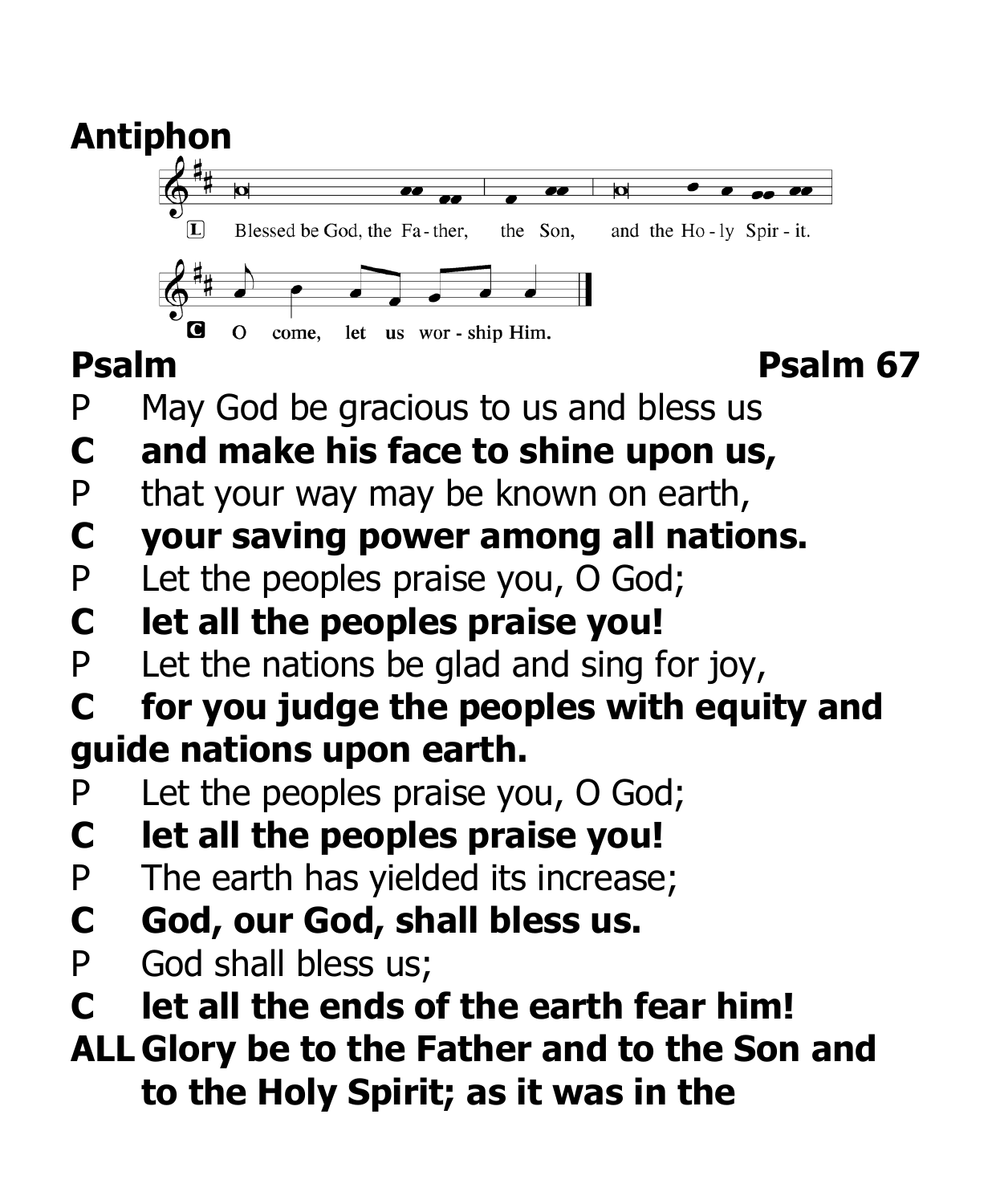## **beginning, is now and will be forever. Amen.**

SIT

## **Office Hymn 556, Dear Christians, One and All, Rejoice (Stanzas 5-10)**

#### **First Reading Constraints Acts 16:9–15**

<sup>9</sup>A vision appeared to Paul in the night: a man of Macedonia was standing there, urging him and saying, "Come over to Macedonia and help us." <sup>10</sup>And when Paul had seen the vision, immediately we sought to go on into Macedonia, concluding that God had called us to preach the gospel to them.  $11$ So, setting sail from Troas, we made a direct voyage to Samothrace, and the following day to Neapolis,  $12$ and from there to Philippi, which is a leading city of the district of Macedonia and a Roman colony. We remained in this city some days.  $13$ And on the Sabbath day we went outside the gate to the riverside, where we supposed there was a place of prayer, and we sat down and spoke to the women who had come together.  $14$ One who heard us was a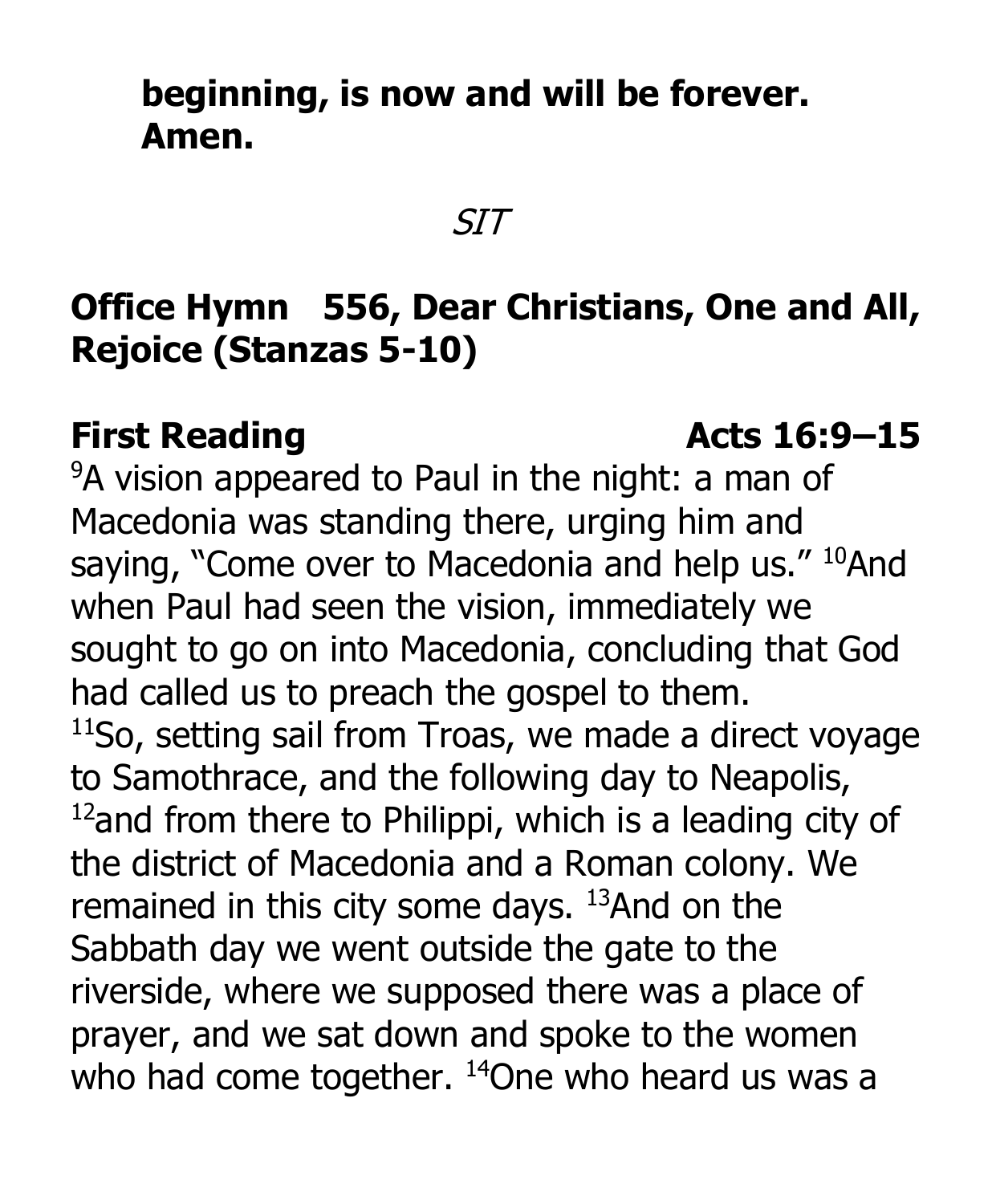woman named Lydia, from the city of Thyatira, a seller of purple goods, who was a worshiper of God. The Lord opened her heart to pay attention to what was said by Paul. <sup>15</sup>And after she was baptized, and her household as well, she urged us, saying, "If you have judged me to be faithful to the Lord, come to my house and stay." And she prevailed upon us.

### L O Lord, have mercy on us. **C Thanks be to God.**

# **Epistle Revelation 21:9–14, 21–27**

9 Then came one of the seven angels who had the seven bowls full of the seven last plagues and spoke to me, saying, "Come, I will show you the Bride, the wife of the Lamb."  $^{10}$ And he carried me away in the Spirit to a great, high mountain, and showed me the holy city Jerusalem coming down out of heaven from God, <sup>11</sup> having the glory of God, its radiance like a most rare jewel, like a jasper, clear as crystal. <sup>12</sup>It had a great, high wall, with twelve gates, and at the gates twelve angels, and on the gates the names of the twelve tribes of the sons of Israel were inscribed—  $^{13}$ on the east three gates, on the north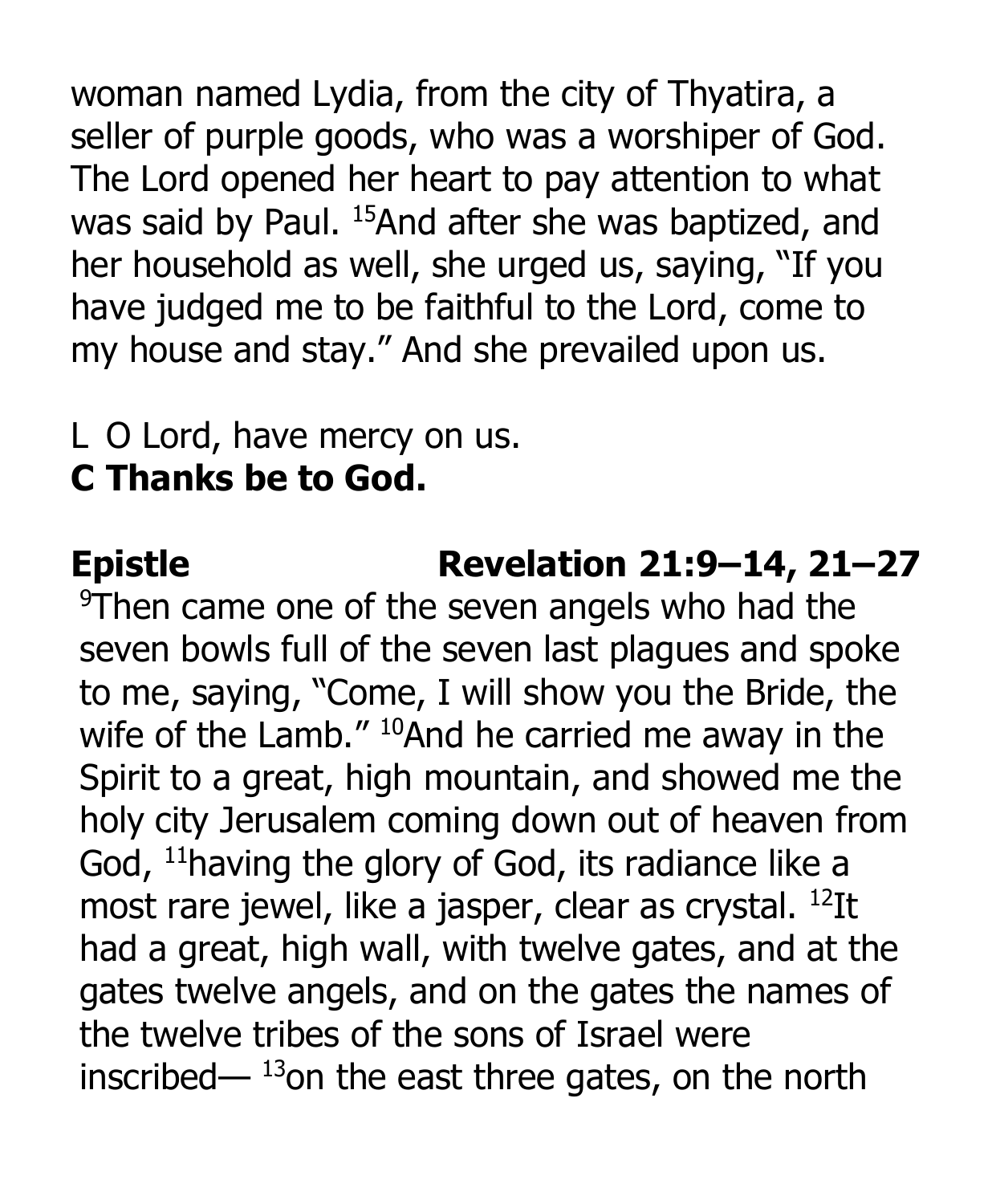three gates, on the south three gates, and on the west three gates.  $14$ And the wall of the city had twelve foundations, and on them were the twelve names of the twelve apostles of the Lamb. . . .  $21$ And the twelve gates were twelve pearls, each of the gates made of a single pearl, and the street of the city was pure gold, transparent as glass.  $22$ And I saw no temple in the city, for its temple is the Lord God the Almighty and the Lamb. <sup>23</sup>And the city has no need of sun or moon to shine on it, for the glory of God gives it light, and its lamp is the Lamb.  $^{24}$ By its light will the nations walk, and the kings of the earth will bring their glory into it,  $25$  and its gates will never be shut by day—and there will be no night there. <sup>26</sup>They will bring into it the glory and the honor of the nations. <sup>27</sup>But nothing unclean will ever enter it, nor anyone who does what is detestable or false, but only those who are written in the Lamb's book of life.

L O Lord, have mercy on us. **C Thanks be to God.** 

**STAND**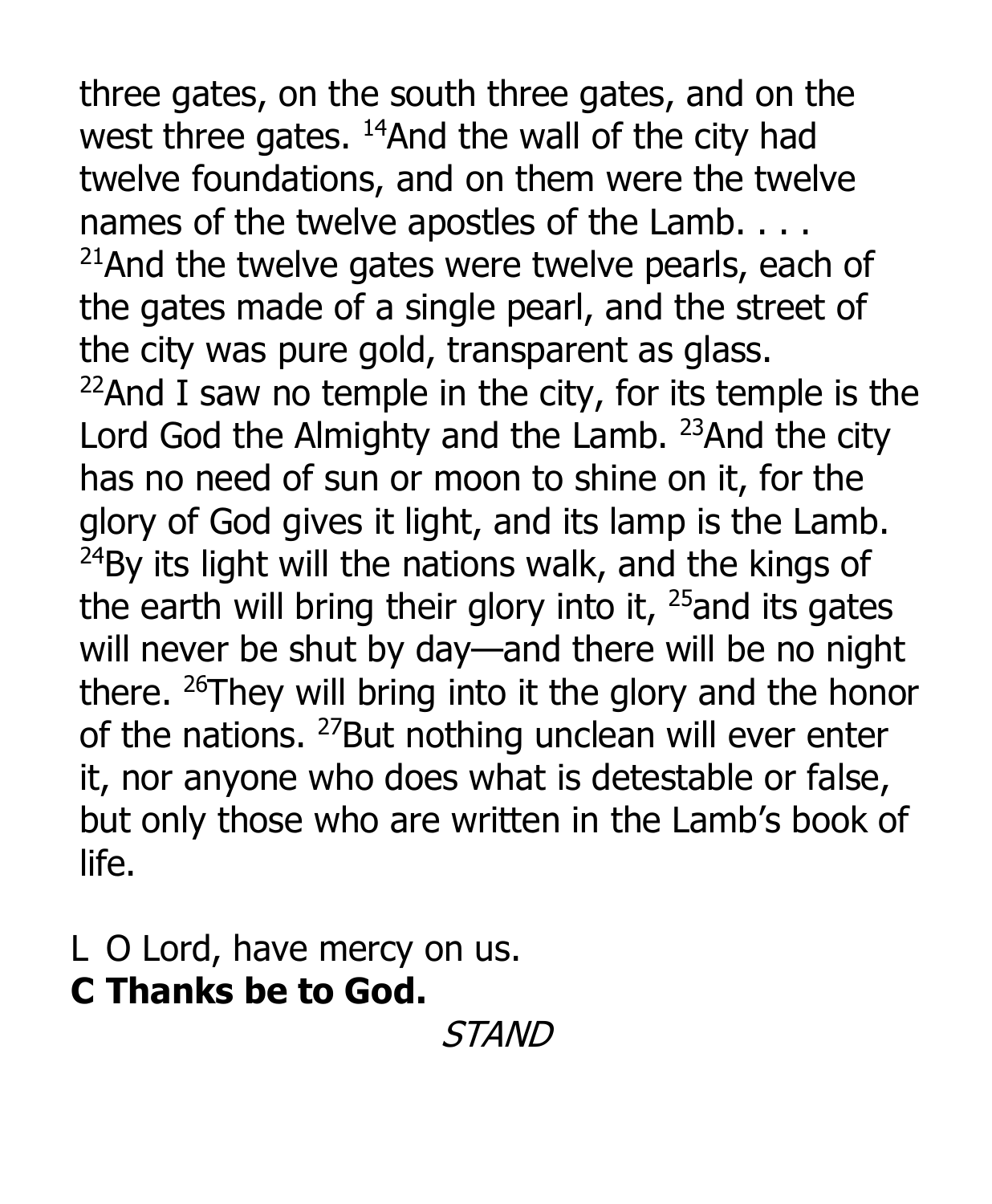# **Holy Gospel John 16:23–33**

 $23$ [Jesus said:] "In that day you will ask nothing of me. Truly, truly, I say to you, whatever you ask of the Father in my name, he will give it to you. <sup>24</sup>Until now you have asked nothing in my name. Ask, and you will receive, that your joy may be full.

 $25$ "I have said these things to you in figures of speech. The hour is coming when I will no longer speak to you in figures of speech but will tell you plainly about the Father.  $^{26}$ In that day you will ask in my name, and I do not say to you that I will ask the Father on your behalf;  $27$  for the Father himself loves you, because you have loved me and have believed that I came from God.  $^{28}I$  came from the Father and have come into the world, and now I am leaving the world and going to the Father."

 you know all things and do not need anyone to <sup>29</sup>His disciples said, "Ah, now you are speaking plainly and not using figurative speech! <sup>30</sup>Now we know that question you; this is why we believe that you came from God." <sup>31</sup>Jesus answered them, "Do you now believe? <sup>32</sup>Behold, the hour is coming, indeed it has come, when you will be scattered, each to his own home, and will leave me alone. Yet I am not alone,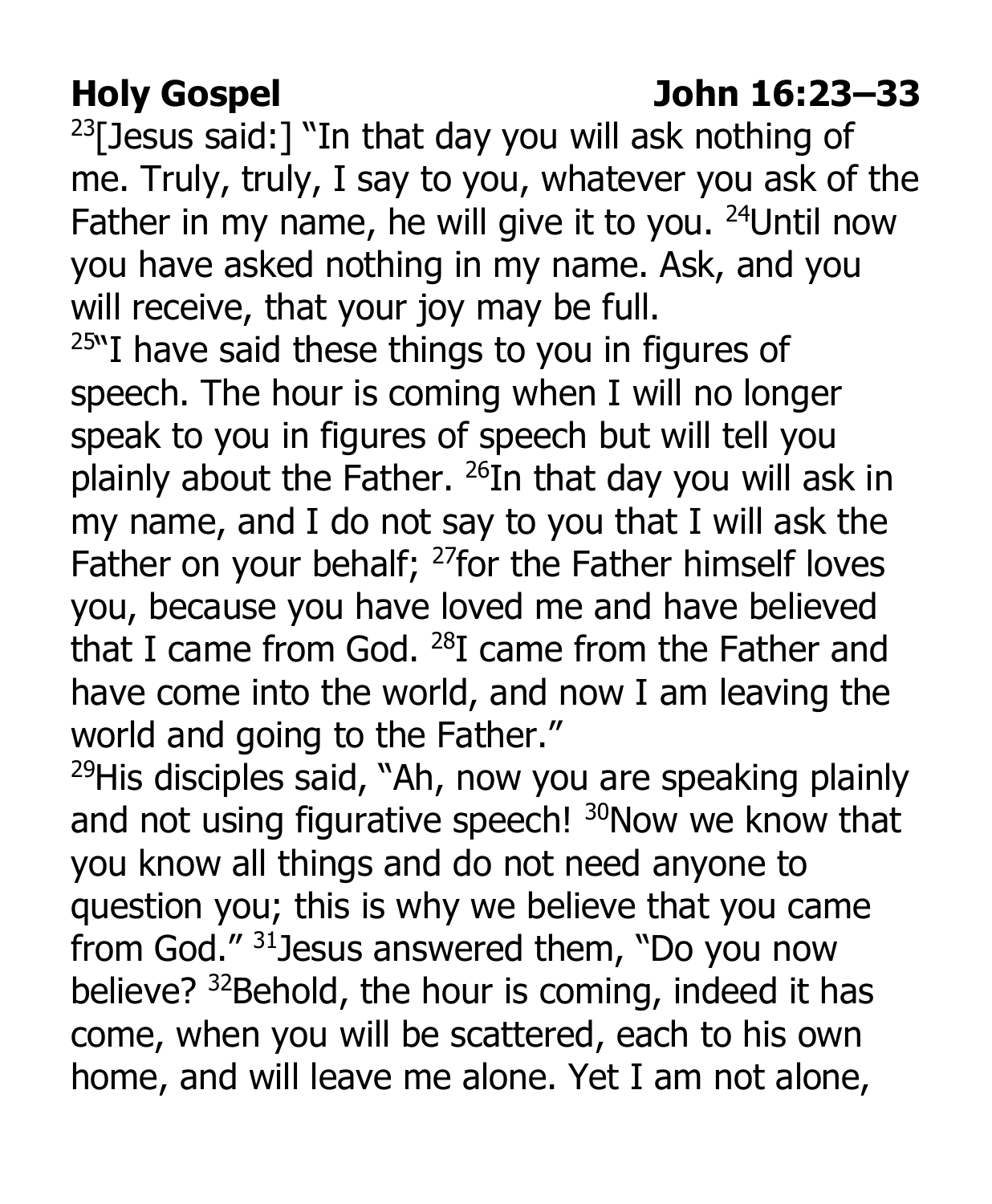for the Father is with me.  $33I$  have said these things to you, that in me you may have peace. In the world you will have tribulation. But take heart; I have overcome the world."



# **Sermon "Take Heart" (John 16:23-33)**

### STAND

## **Canticle 940, Holy God, We Praise Thy Name**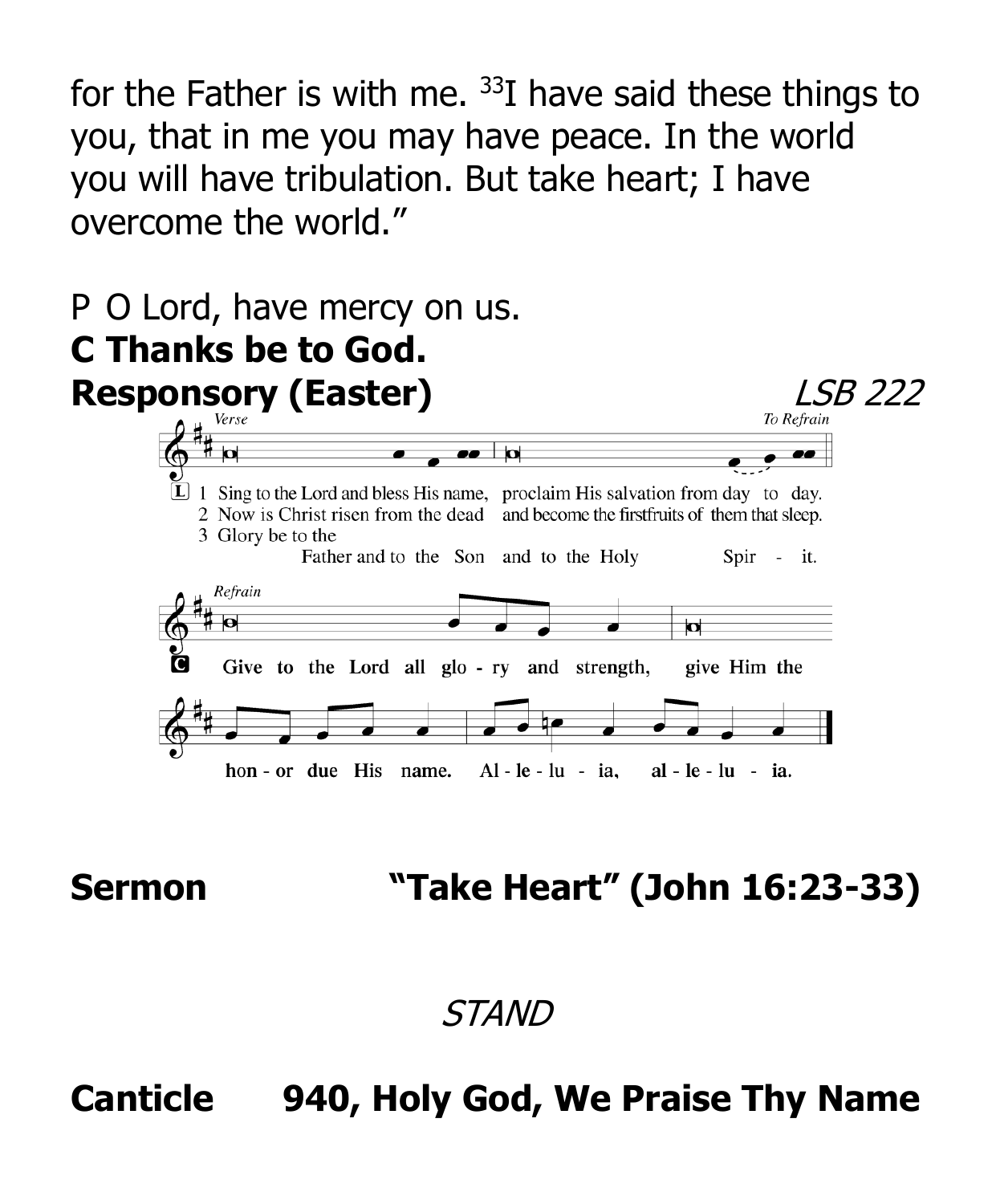## **Offering Dear Christians, One and All, Rejoice – Kevin Hildebrand**

(After the offering please pass your attendance card toward the center aisle to be collected by an usher.)

#### STAND

**Kyrie LSB 227 C Lord, have mercy; Christ, have mercy; Lord, have mercy.** 

**Lord's Prayer C Our Father who art in heaven, hallowed be Thy name,**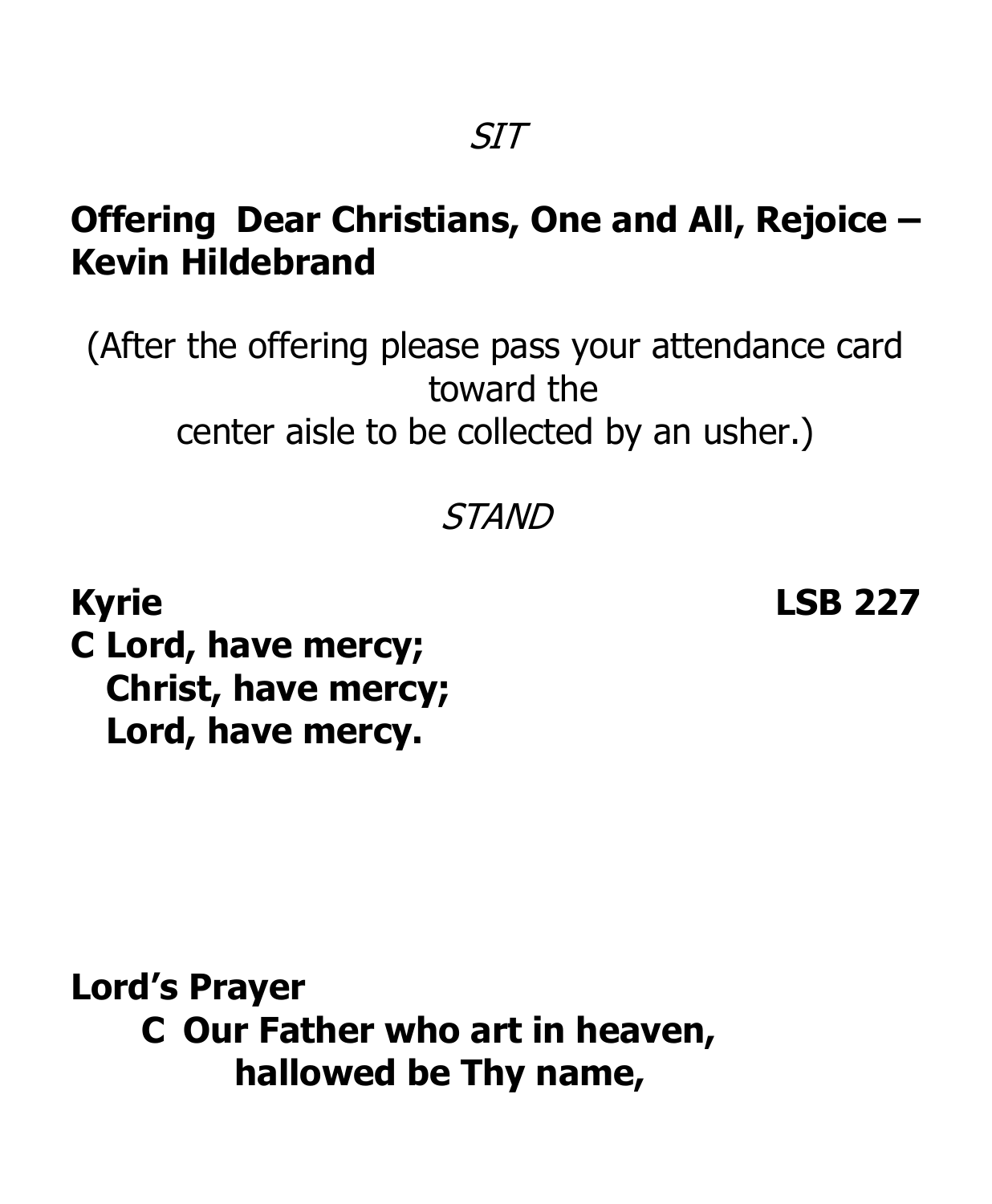**Thy kingdom come, Thy will be done on earth as it is in heaven; give us this day our daily bread; and forgive us our trespasses as we forgive those who trespass against us; and lead us not into temptation, but deliver us from evil. For Thine is the kingdom and the power and the glory forever and ever. Amen.** 

## **Collect of the Day**

- L O God, the giver of all that is good, by Your holy inspiration grant that we may think those things that are right and by Your merciful guiding accomplish them; through Jesus Christ, Your Son, our Lord, who lives and reigns with You and the Holy Spirit, one God, now and forever.
- **C Amen.**

# **Various Collects**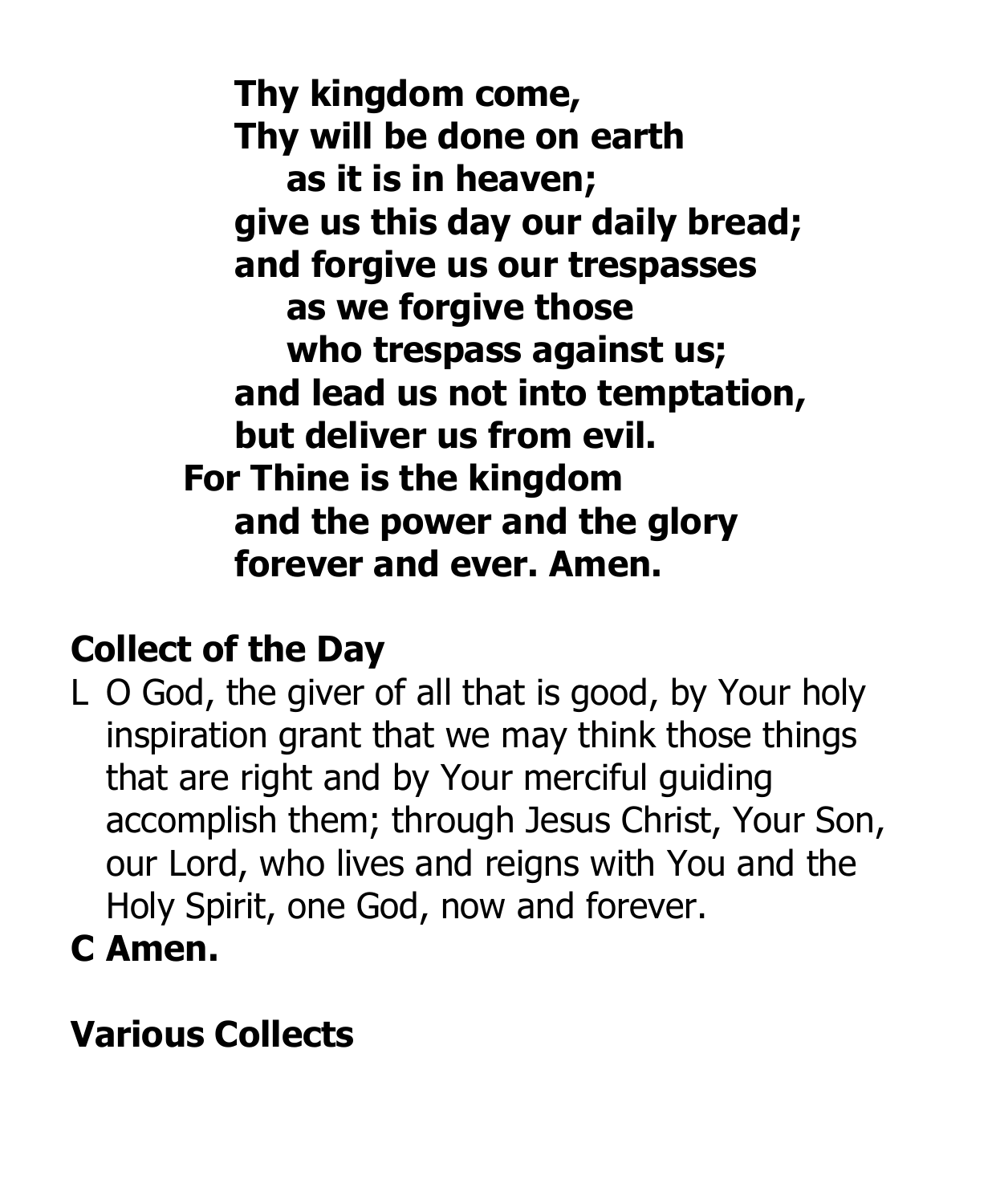## **Collect for Grace**

- L O Lord, our heavenly Father, almighty and everlasting God, You have safely brought us to the beginning of this day. Defend us in the same with Your mighty power and grant that this day we fall into no sin, neither run into any kind of danger, but that all our doings, being ordered by Your governance, may be righteous in Your sight; through Jesus Christ, Your Son, our Lord, who lives and reigns with You and the Holy Spirit, one God, now and forever.
- **C Amen.**

# **Benedicamus LSB 228**

L Let us bless the Lord.

**C Thanks be to God.** 

# **Benediction LSB 228**

- P The grace of our Lord  $+$  Jesus Christ and the love of God and the communion of the Holy Spirit be with you all.
- **C Amen.**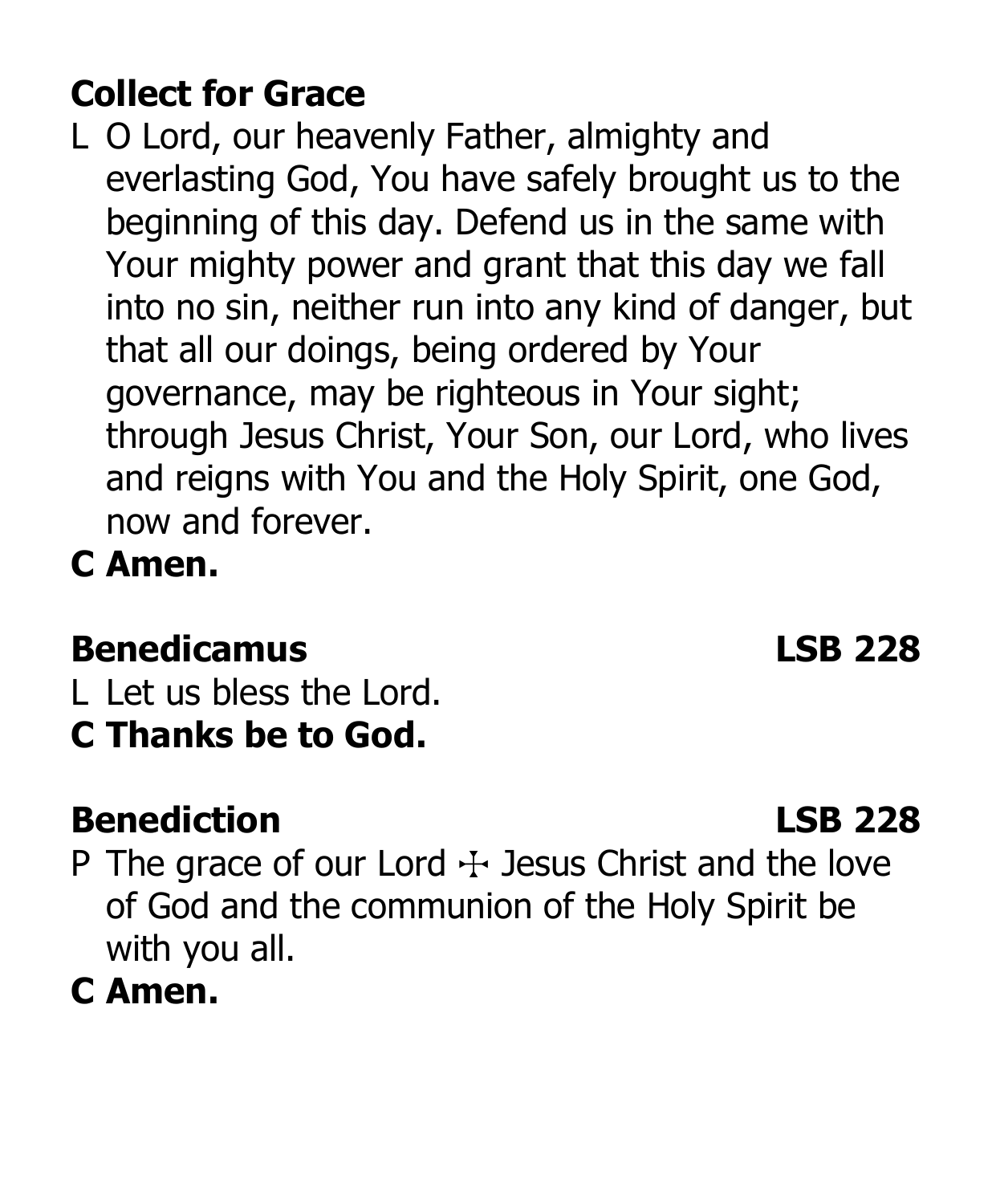# **Postlude Alleluia! Jesus Is Risen – Michael Burkhardt**

ALTAR PARAMENTS: White, the color of light and joy, adorns our chancel today. Christ, the Lamb of God, is victorious over sin, death, and the devil and so we rejoice!

ALTAR FLOWERS: Placed to the glory of God by the members of the Altar Guild.

**Participants** 

| Preacher                                            | Pastor Aaron Reseburg        |
|-----------------------------------------------------|------------------------------|
| Liturgist                                           | Pastor Eric Skovgaard        |
| Organist                                            | Karla Bessert                |
| Elder                                               | John Wolck                   |
| <b>Chancel Assistant</b>                            | Jim Olson                    |
| Usher Team on duty                                  | Justin Speck, Pam Ganswindt, |
| Andrea Kysely, Elijah Lind                          |                              |
| Caleb Nelson Jackson Poppe, Athan Speck, Jael Speck |                              |
|                                                     |                              |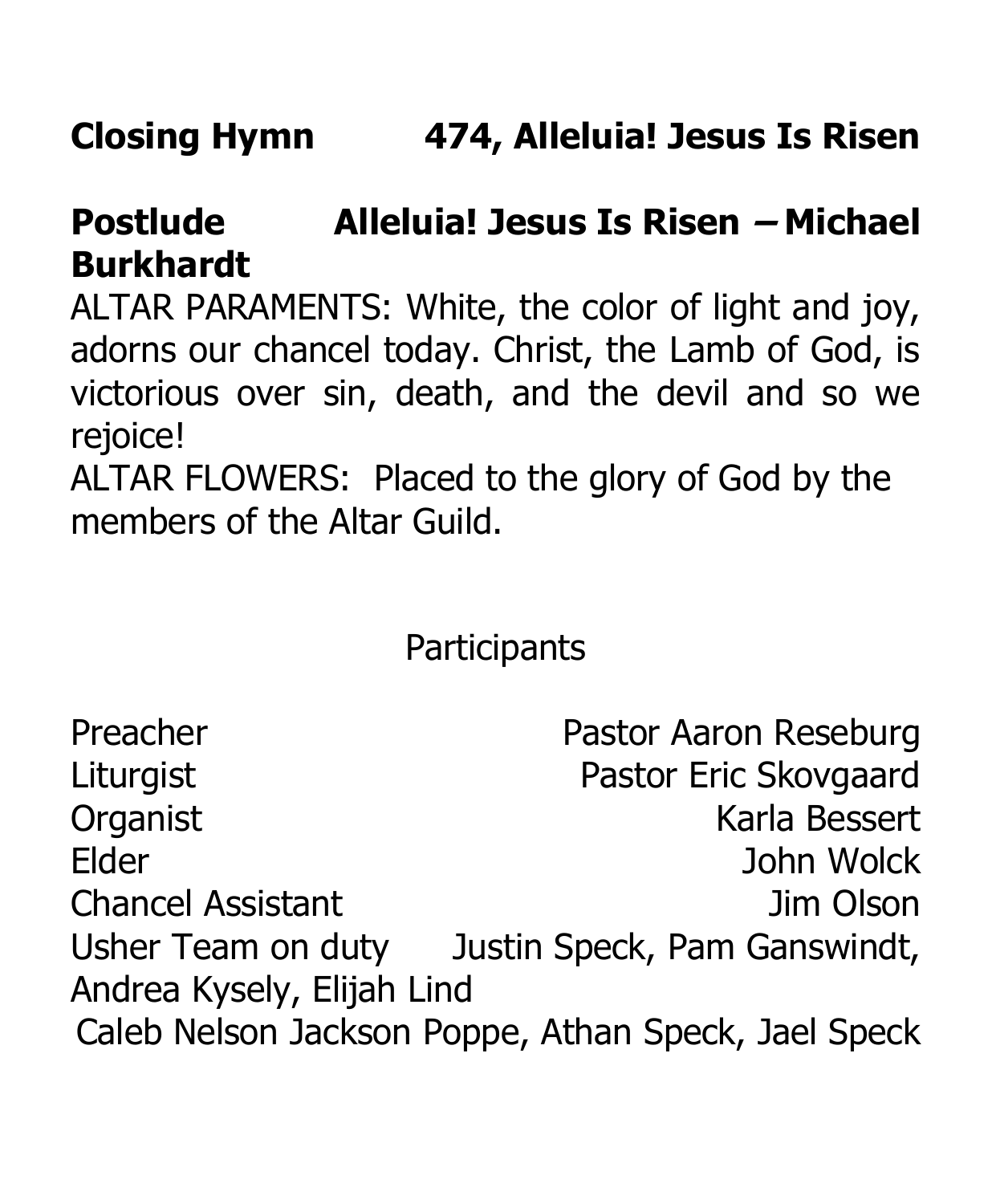## **SERVING NEXT WEEK: THURSDAY, MAY 26 (6:30 p.m.)**

ELDER: Jim Aldinger CHANCEL ASSISTANT: Justin Speck USHER TEAM: (Team 3 Rick Wegner, Ben Thompson, Sam Thompson, Henry Van Schaick Aislyn Wegner, Jake Wegner, Randy Wegner, Ryan Wegner **SUNDAY, MAY 29 (8:00)** ELDER: Jason Krueger CHANCEL ASSISTANT: John Schaefer USHER TEAM: (Team 4 Rob Hipke, Tyler Beckley, Chase Hipke, Connor Hipke, Thomas Hipke Tyler Hipke, Carter Klein, Ian Klein, Mike Klein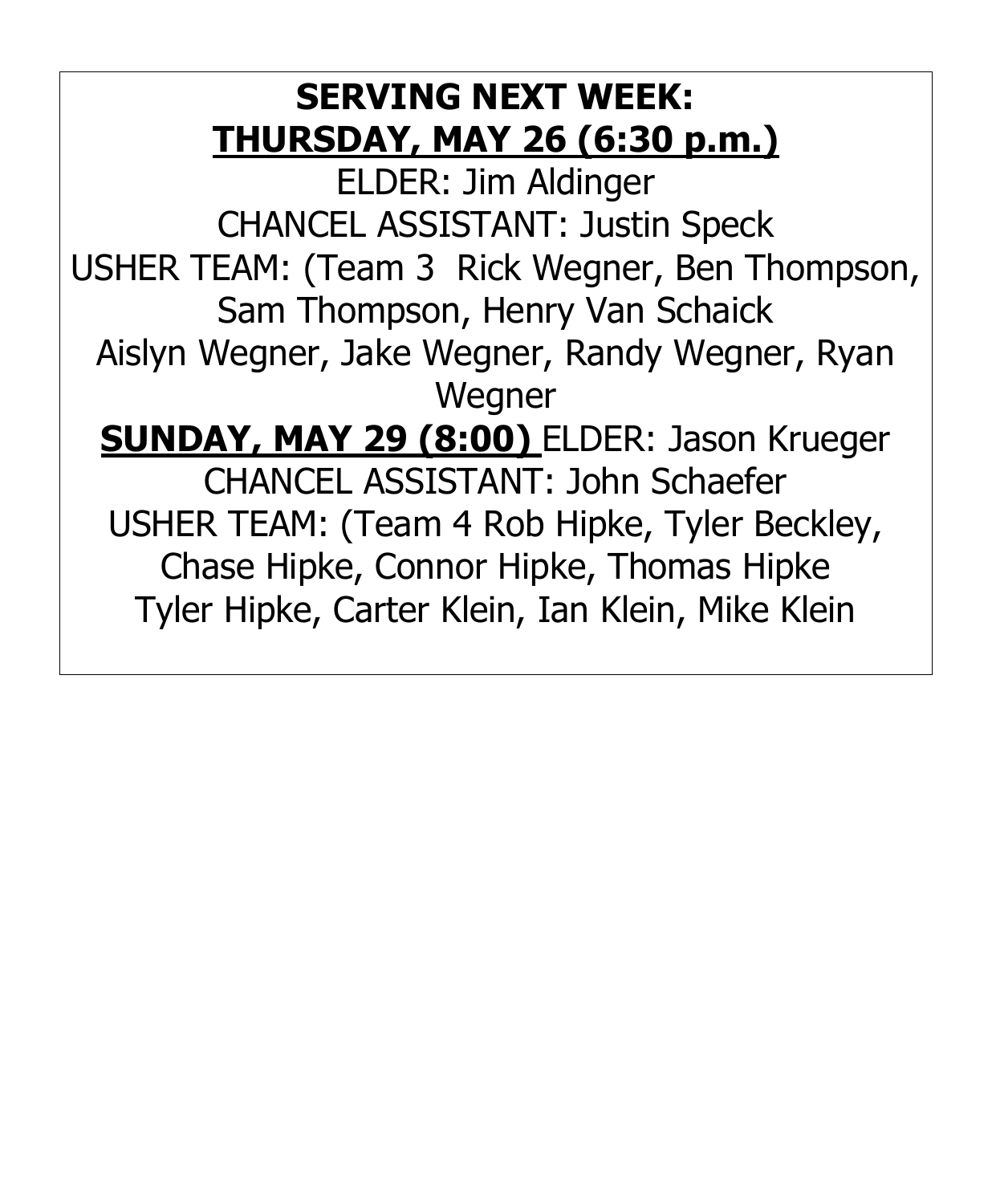# **ELM GROVE EVANGELICAL LUTHERAN CHURCH 945 Terrace Drive, Elm Grove, WI 53122 Phone: 262-797-2970 Fax: 262-797-2977 Website: [www.egl.org](http://www.egl.org/)  Sixth Sunday of Easter Sunday, May 22, 2022 – Volume 74, Number 5.4 The Lutheran Church - Missouri Synod**

## **Elm Grove Evangelical Lutheran Church Calendar**

S 8:00 a.m. Worship (Matins)<br>9:30 a.m. Bible The offices are open Mondays-Fridays,<br>8 a.m. – 4 p.m. Study/Sunday School 10:45 a.m. Worship-C (DS2) 7:30 p.m. AA Mtg (CLC) M 7:00 p.m. Barbershop Group (FH) T 10:00 a.m. Women's Bible Study (BAAC) 5:15 Exultate Ringers (MC) W10:00 a.m. Adult Bible Study (BAAC) 1:00 p.m. Sheepshead Players (BAAC) 7:00 p.m. Exultate Singers (MC)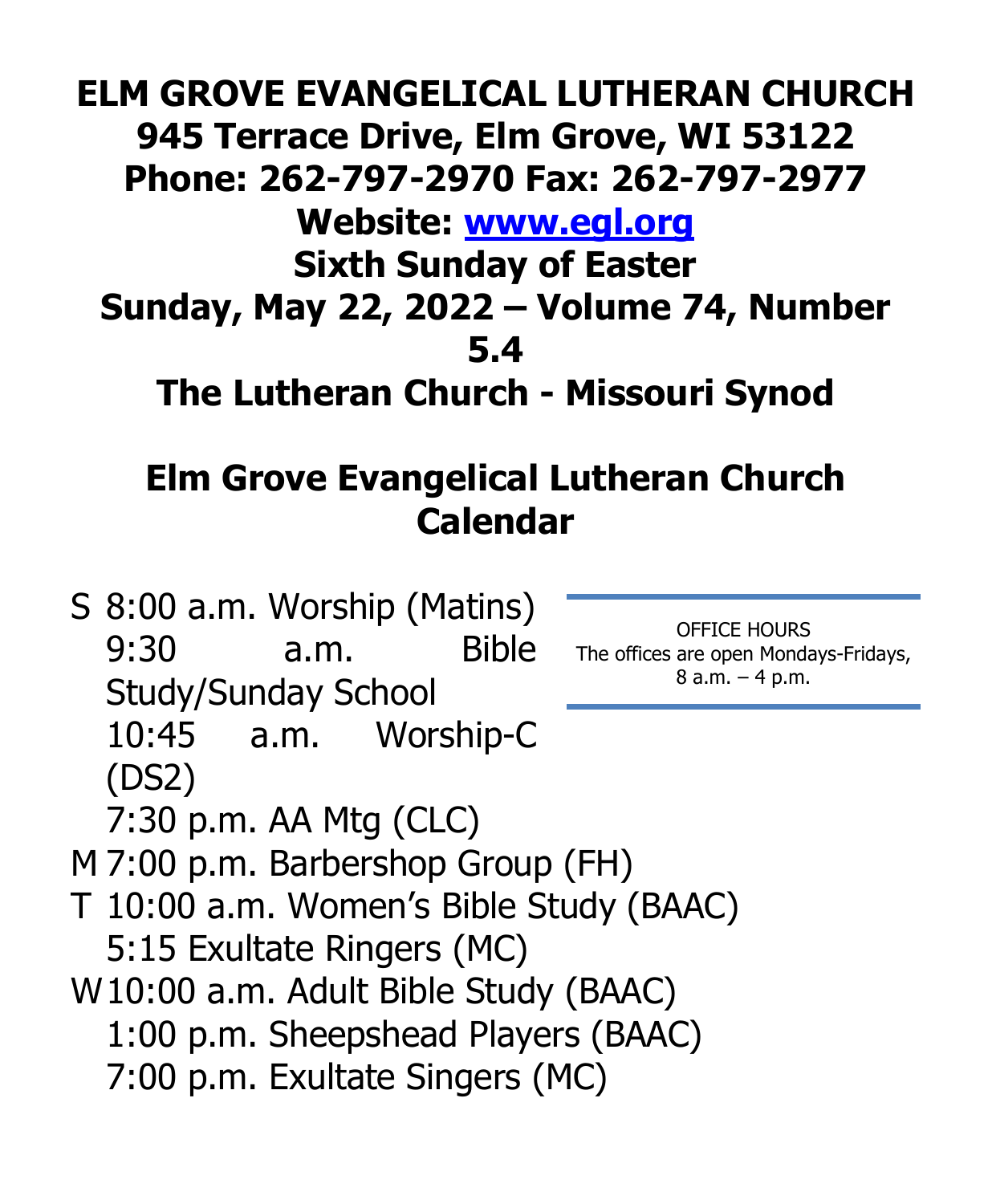## TH 9:00 a.m. Library Committee (FL) 6:30 p.m. Worship F No School

## **IN THE LORD'S HOUSE: 237** attended services last week in person. **53** households streamed the services for a total of **290.** "Enter his gates with thanksgiving,

Key: CLC – Christian Life Center FH – Fellowship Hall BAAC – Bartelt Adult Activity Center MC – Music Center FL – Friendship Library

 praise! Give thanks to and his courts with him; bless his name!" (Psalm 100:4)

**CHRISTIAN SYMPATHIES** are extended to Amy & Matt

 upon the death of Amy's died on Saturday 5/14. She was given Christian burial this past Saturday. Stroh and their family mother, Sue Purath, who "I know that My Redeemer lives…"

## **ASCENSION:**

Thursday, May 26, is the celebration of our Lord's ascension to the right hand of God the Father almighty. This is the 4th of the 5 major festivals of the Church year. Those are Christmas, Epiphany, Easter, Ascension, and Pentecost. FGI will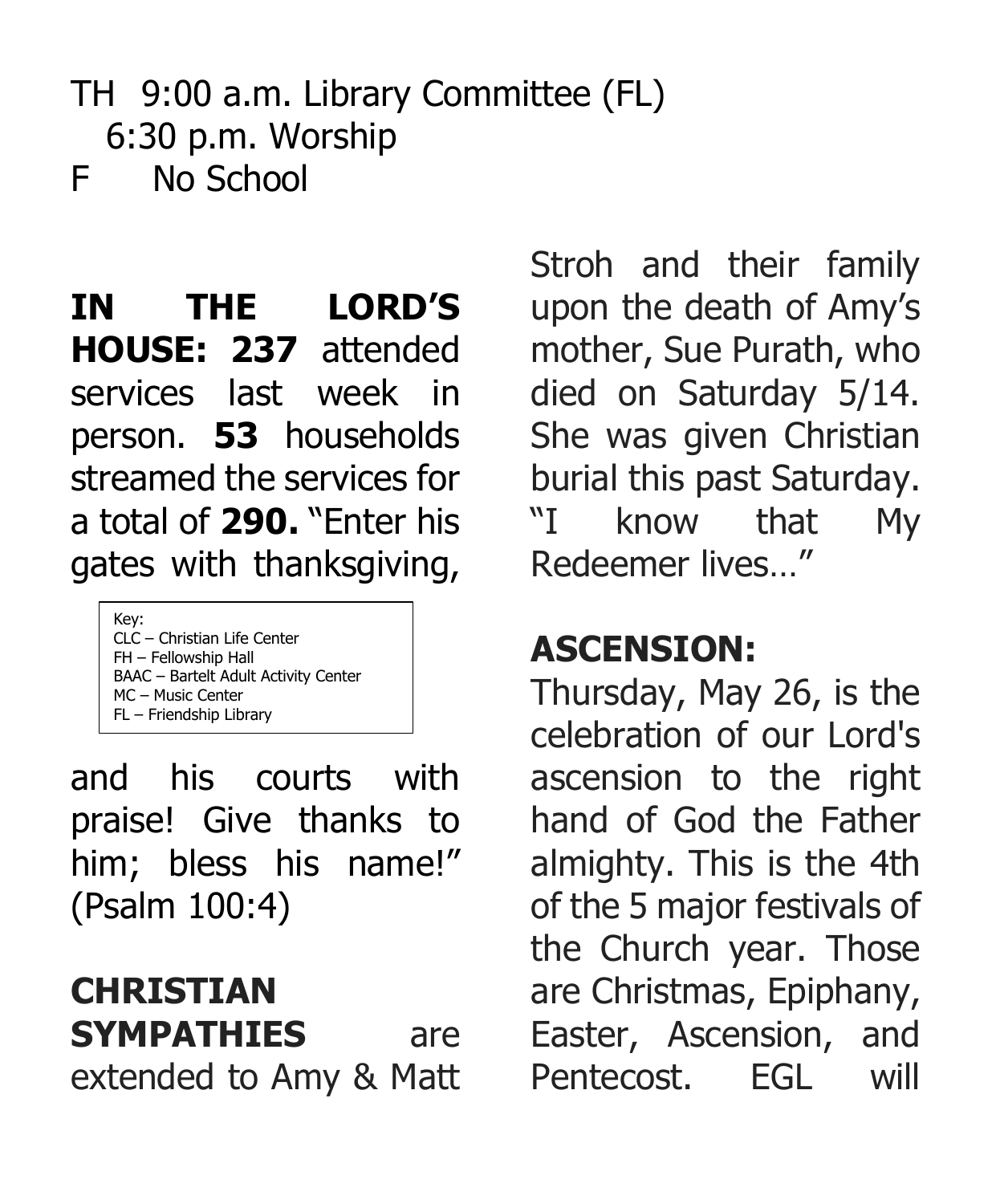observe this day at the on the 6th Sunday of 6:30 p.m. Communion Service on May 26. The music and theme will be different from the upcoming Sunday service, which will focus Easter.

## **MEMBERSHIP**

mailbox the last couple of years **LETTER:** You can expect to find a letter in your "snail" mailbox very soon. This is a *Hirtenbrief* -- a Shepherd's Letter -- from your Pastors and the Board of Elders dealing with membership at EGL. We all acknowledge that have been a difficult period of time for

 habits, conflict, or and set up a time to homes or via Zoom, if you are far from home, if everyone. Out of pastoral concern for those who might have fallen through the cracks because of Covid-related anything else, look for this letter. It's important that you read it closely meet with one of your Pastors in the near future. Your Pastors will meet with you in your that is more convenient for you.

# **SUMMER WORSHIP**

 from Memorial Day to **SCHEDULE:** The summer worship schedule at EGL runs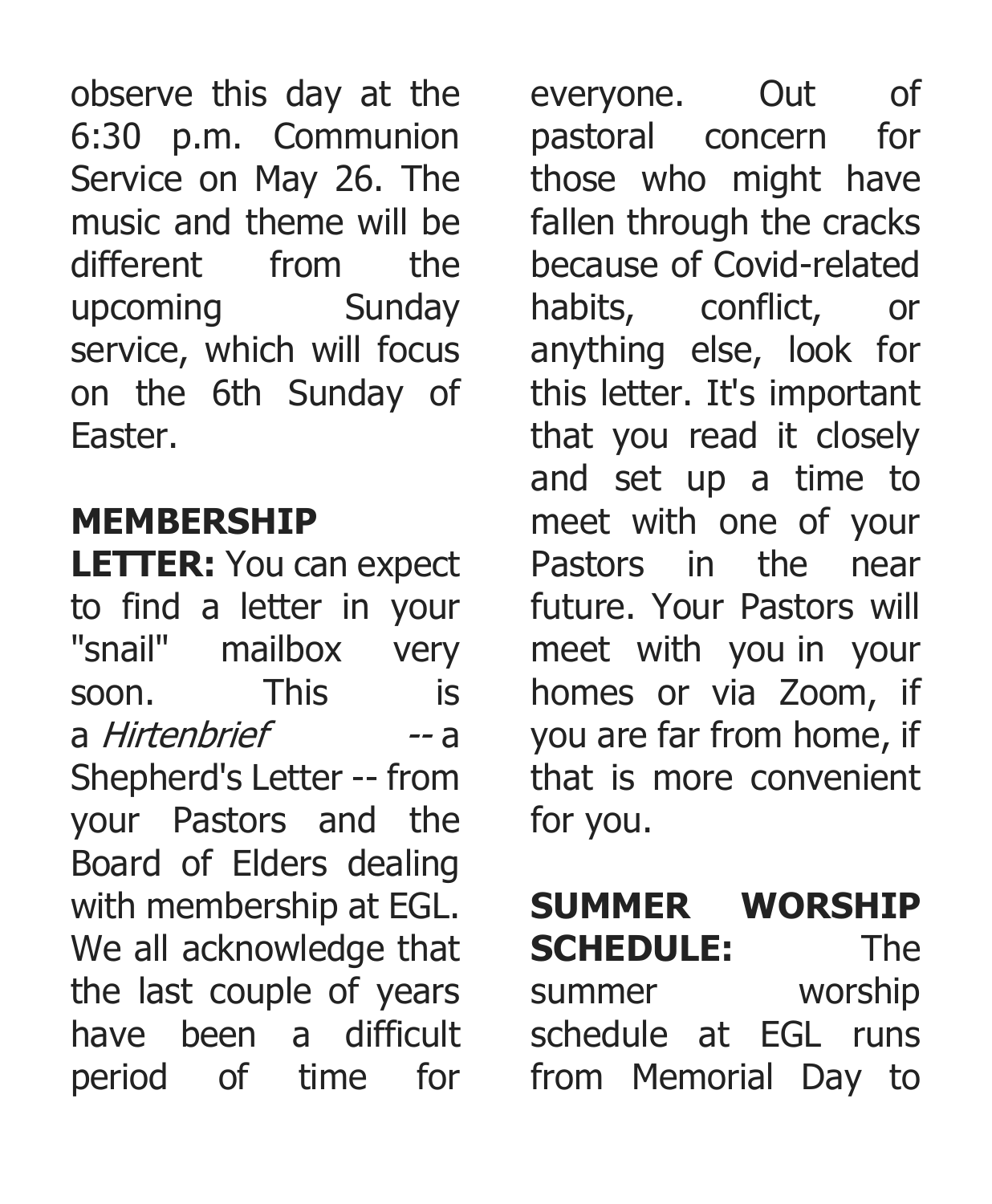the schedule changes. change is to Sunday and 10:45 a.m. to 9:00 a.m. only. Holy Communion will be Labor Day. Following Memorial Day, May 30, For ease in remembering, the only morning; the Thursday evening service at 6:30 p.m. remains the same, alternating Communion Services as we do during the rest of the year. Sunday mornings, however, we move from offering services at 8:00 offered at every Sunday morning service.

## **DECISIONS FROM RECENT VOTERS ASSEMBLY:** At the

 our insurance company with the plans to move the care of children point what to do, if property. Also ratified at regular May 16 Voters Assembly a couple of big decisions were made, including the demolition of both the 805 and 755 Terrace Drive houses. Following the fire at 755 declared that property totaled. In addition to some smoke damage in 855, some pre-existing repair issues, coupled completely into the main school building, the consensus was to demolish both buildings and decide at a later anything, with the vacant the VA was the next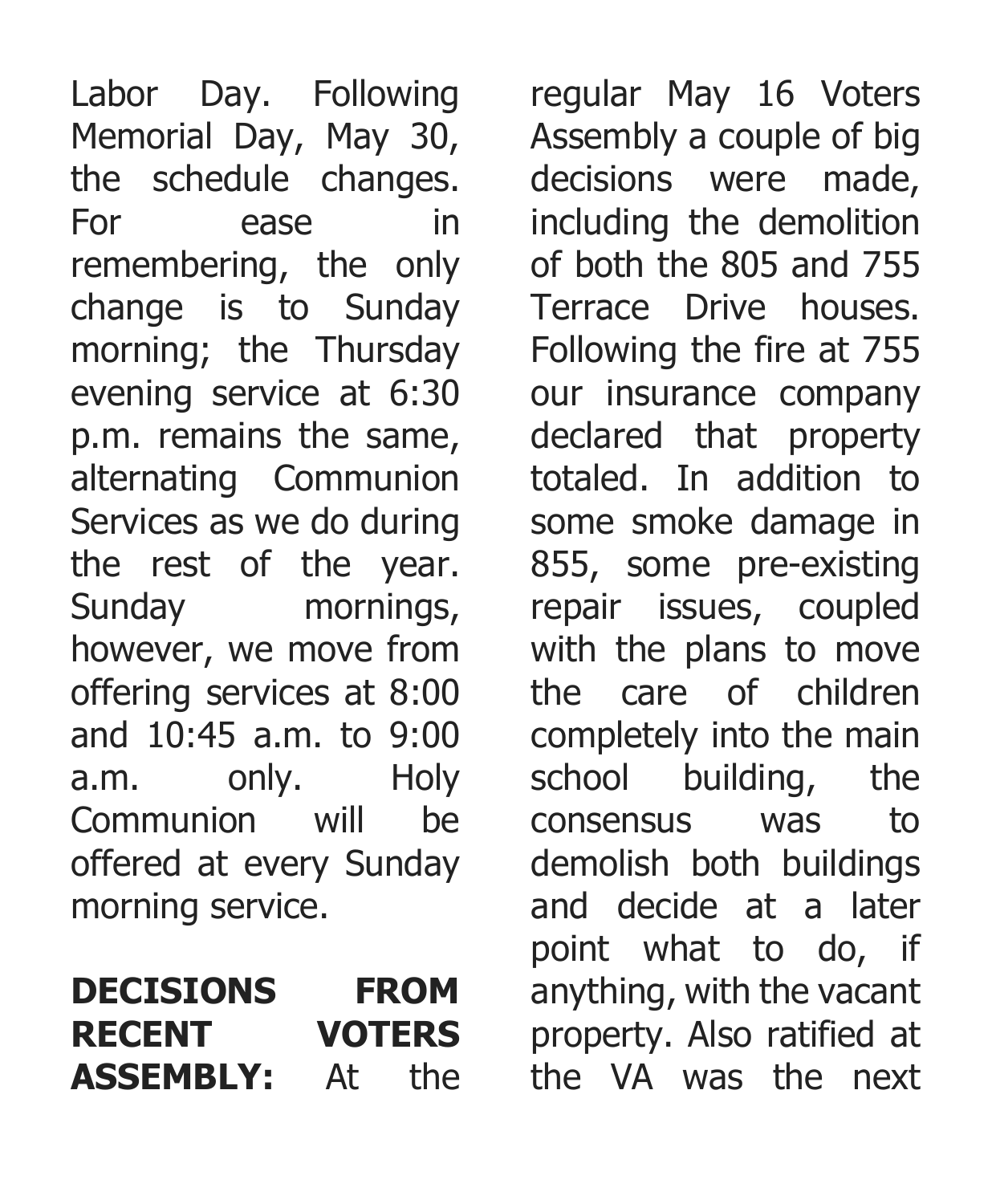fiscal year budget, beginning July 1. It is a deficit budget, and thus will be a stretch for us, but do-able. Look for more details in the near future.

### **MEMORIAL DAY AT OAK HILL CEMETERY:**

 Brookfield Rd]. The If you're looking for a great, small-town America-type of celebration on Memorial Day, consider joining your community at Oak Hill Cemetery on Brookfield Road just north of the original campus of the Brookfield Academy [3490 N. Behling Kutchera American Legion Post

 296 has organized and hosted this 10:00 a.m. event for nearly 20 years.

# **SUNDAY SCHOOL:**

 Last day of Sunday School. Acts 12: The Though we suffer Word of God is never proclaimed in vain. because of the sins of others, God's Will is done.

**CALLING ALL GRADE SCHOOL, HIGH SCHOOL, and COLLEGE GRADUATES (or, parents thereof):**  This is the time of year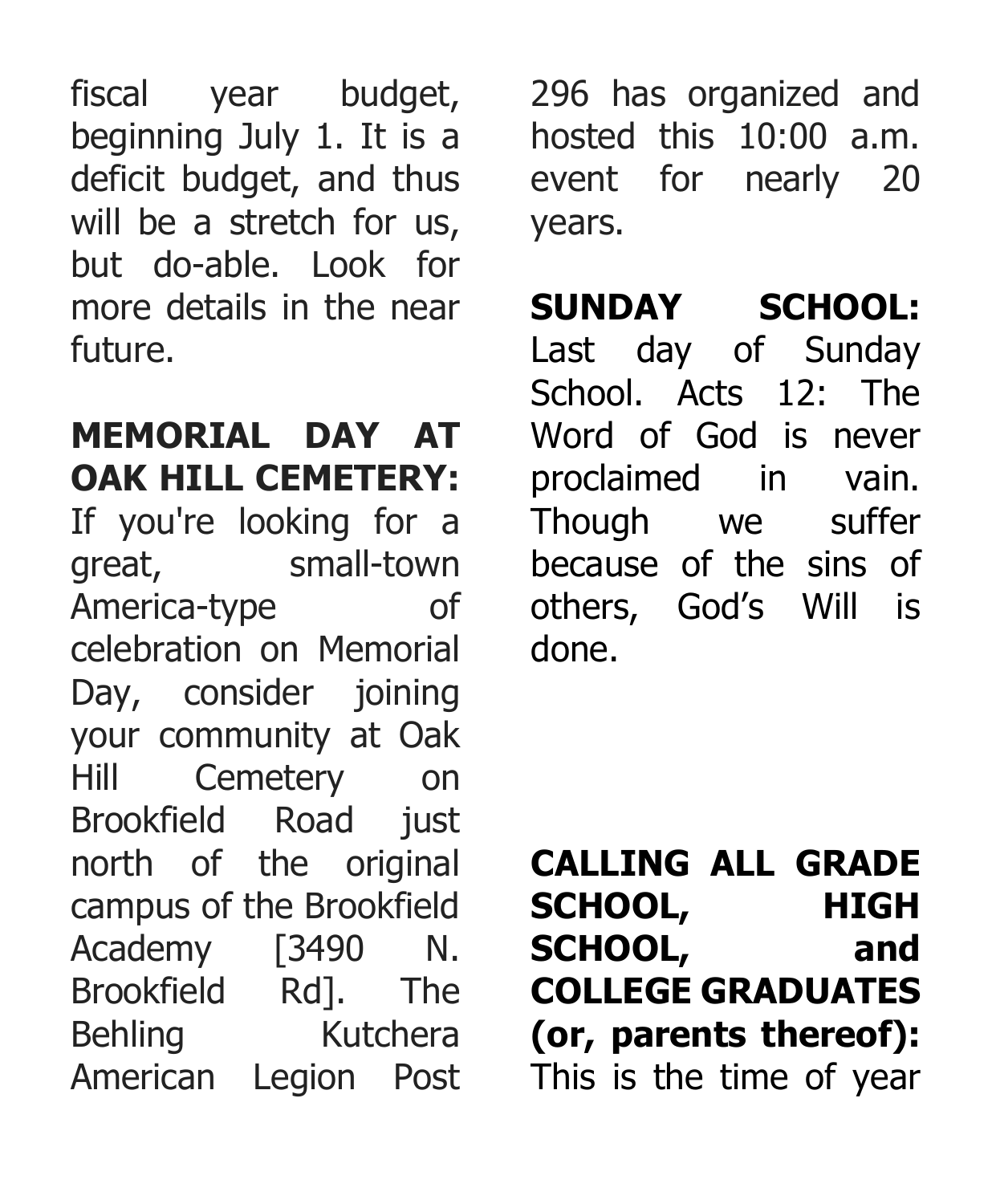are a grade school, high school, or college would like to feature when many graduations are taking place. If you graduate please submit a photo of yourself along with info on any future school plans or employment plans to Amy Stroh [\(astroh@egl.org\)](mailto:astroh@egl.org) . We your accomplishments in our monthly SEASONS. God's richest blessings to each and every one of you as you follow the plans God has in store for you!

## **SAVE THE DATE – A PLACE OF REFUGE MINISTRIES – LIFEWALK, SAT, JUNE**

 calling Dave at 616-450- day of the walk. If you going to the website, or **4:** Please join us for this annual fundraiser supporting our ministry to women in crisis pregnancies. LifeWalk is a Family Festival and a 1.5 mile walk which will be held this year at Our Savior Lutheran Church in Whitefish Bay. Please pre-register for LifeWalk on line at [aplaceofrefuge.org](https://aplaceofrefuge.org) or by 1507, or in-person the cannot make it on that date, please consider contact Dave, to donate. Registration starts at 9:00 a.m. At 10:00 a.m., welcome, prayer, then start of walk, followed by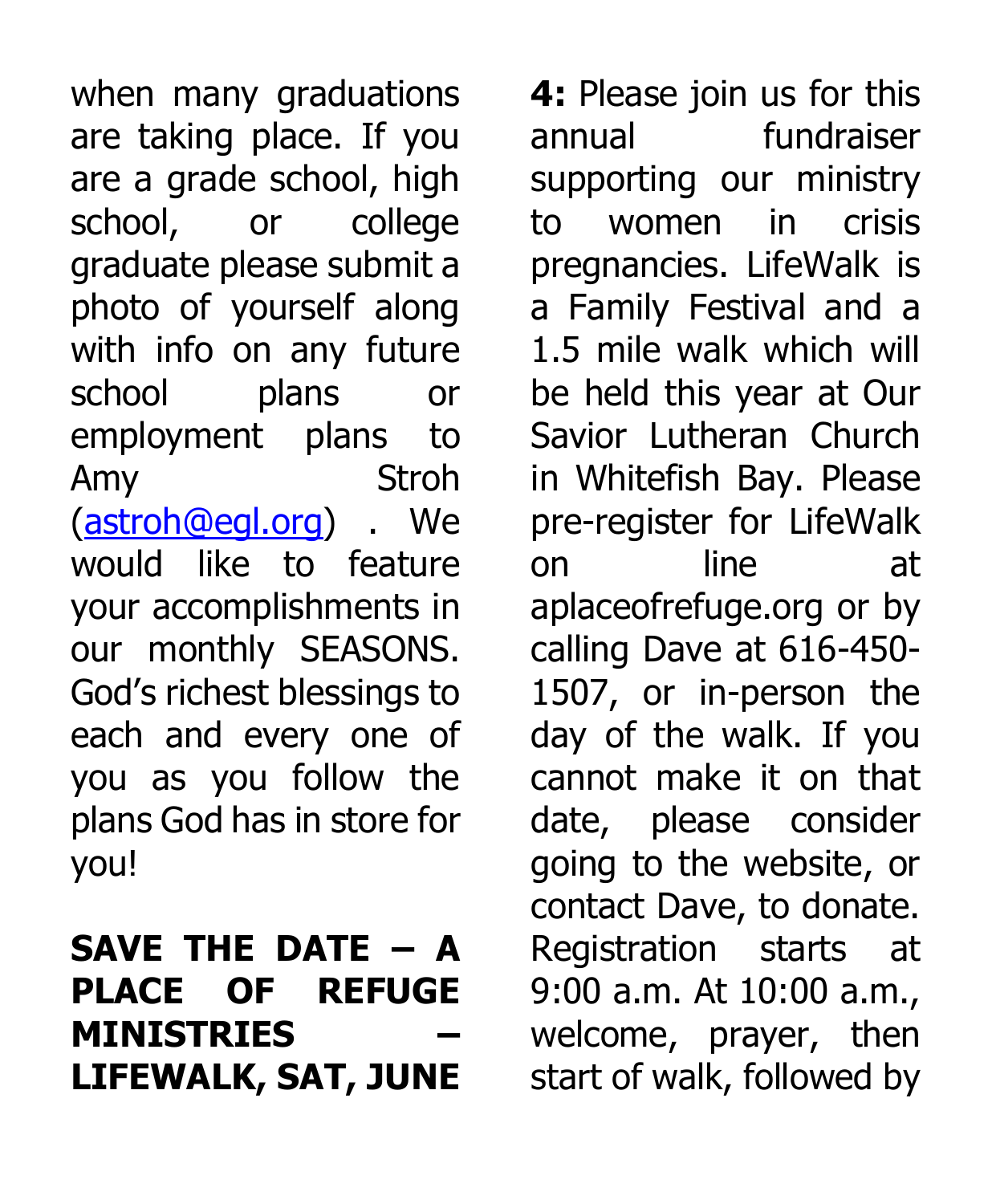a luncheon. Wraps up by noon.

**LIVESTREAM HELP NEEDED:** Contact Mark Ewert or Pam Ganswindt if you are interested in helping with our livestream efforts. Having a good knowledge of our service flow is a plus.

 Mark Hofman of LCMS that you can support Send a text message **UKRAINE SUPPORT:**  Mission Advancement wants to let you know Ukraine by giving via text message, if so desired. with the keyword **LCMSUKRAIN E** to the number **41-**

 **444.** We will soon have to a Give Now button available. The direct URL the form is: **[https://igfn.us/for](https://igfn.us/form/OEPmhg)  [m/OEPmhg](https://igfn.us/form/OEPmhg)** 

 donated to LCMS **OFFERINGS:** The Church Council has designated that loose change in offerings be International Mission, specifically that the funds be used to support its work in Ukraine.

 produced by Lutheran Radio hosted by LCMS Pastor **ISSUES, ETC.** is a radio talk show and podcast Public Radio in Collinsville, IL and